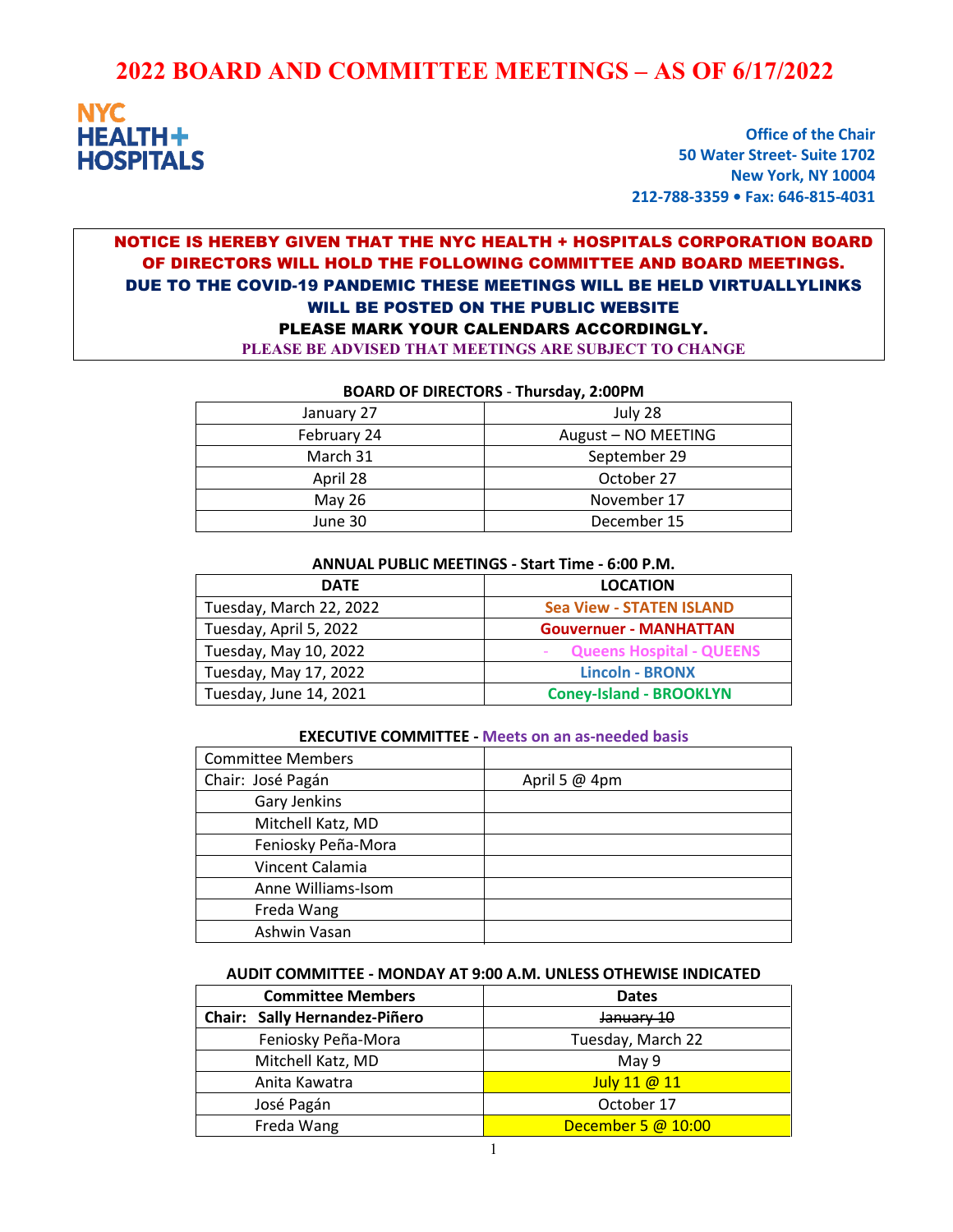# **2022 BOARD AND COMMITTEE MEETINGS – AS OF 6/17/2022**

| <b>Committee Members</b>         | <b>Dates</b>       |
|----------------------------------|--------------------|
| <b>Chair: Feniosky Peña-Mora</b> | February 7         |
| Sally Hernandez-Piñero           | March 14           |
| Robert Nolan                     | April 11           |
| Mitchell Katz, MD                | May 9              |
| José Pagán                       | June 13            |
| Freda Wang                       | July 11            |
|                                  | September 12       |
|                                  | December 5 @ 11:00 |

## **CAPITAL COMMITTEE – MONDAY at 10 AM UNLESS OTHERWISE INDICATED**

#### **COMMUNITY RELATIONS COMMITTEE - TUESDAY, 5:00 PM**

| <b>Committee Members</b>      | <b>Dates</b> |
|-------------------------------|--------------|
| <b>Chair: Robert F. Nolan</b> | January 11   |
| Anita Kawatra                 | March 1      |
| Mitchell Katz, MD             | May 3        |
| José Pagán                    | September 13 |
| Sally Hernandez-Piñero        | November 15  |
| Patricia Marthone             |              |

#### **EQUITY, DIVERSITY AND INCLUSION COMMITTEE – MONDAY, 10:00 AM UNLESS OTHERWISE INDICATED**

| <b>Committee Members</b>  | <b>Dates</b>    |
|---------------------------|-----------------|
| Chair: Feniosky Peña-Mora | January 10      |
| Freda Wang                | March 14        |
| José Pagán                | May 9 @ 11:00   |
| Mitchell Katz, MD         | July 11 @ 12:00 |
| Sally Hernandez-Piñero    | October 17      |
| Ashwin Vasan              | November 7      |

### **FINANCE COMMITTEE – MONDAY at 12 PM UNLESS OTHERWISE INDICATED**

| <b>Committee Members</b> | Date                      |
|--------------------------|---------------------------|
| <b>Chair: Freda Wang</b> | January 10                |
| Feniosky Peña-Mora       | Tuesday, March 22 @ 11:00 |
| Sally Hernandez-Piñero   | May 9 @ 12:30             |
| Mitchell Katz, MD        | July 11 @ 1:00            |
| Barbara A. Lowe, RN      | October 17                |
| José Pagán               | December 5                |
| Patricia Marthone        |                           |

#### **GOVERNANCE COMMITTEE** - Meets on an as-needed basis

| <b>Committee Members</b> | Date                |
|--------------------------|---------------------|
| Chair: José Pagán        | January 11 @ 9:30am |
| Vincent Calamia, MD      | February 14 @ 1pm   |
| Mitchell Katz            | March 31 @ 1pm      |
| Freda Wang               |                     |
| Sally Hernandez-Piñero   |                     |
| Ashwin Vasan             |                     |